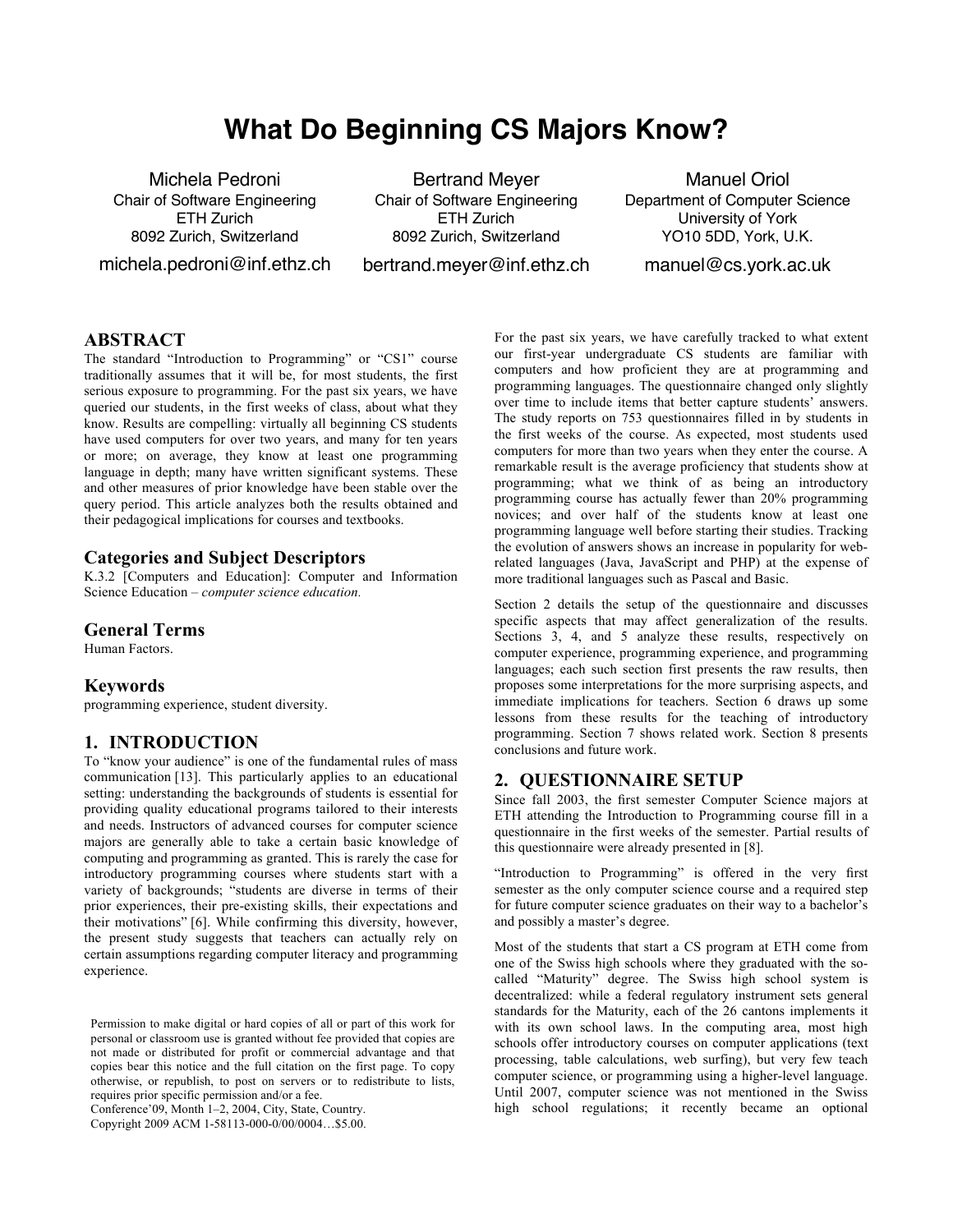supplementary subject, with implementation starting fall 2008. It will be interesting to see how this affects the backgrounds of CS students.

The number of students that participated in the courses is approximately 1130 (250 in 2003, 180 in 2004, 170 in 2005, 160 in 2006, 170 in 2007, and 200 in 2008). In the first iteration, the questionnaire was handed out on paper in class; in the following years it was available online. The results, tracked over these six years, form the basis for the rest of the present discussion.

**Threats to validity and limitations.** While we believe that many of the conclusions apply to the teaching of computer science anywhere, a number of specifics may limit generalization.

The Swiss practice of selective high schools, which in effect screen our incoming students for us, may bias the sample of surveyed students towards higher competence.

The absence of computer science in Swiss high schools (as opposed to many other countries) may bias the results in the reverse direction.

Another threat to validity of the survey is that it does not measure students' prior experience objectively, but through their own selfappraisal. It is unclear if this introduces a bias in any direction.

Finally, the switch from a paper questionnaire filled out in class to a voluntary online form caused a decrease in participation and introduces the risk of self-selection, another possible limitation.

To minimize the risk of having an unrepresentative sample of students as participants to the questionnaire, we ask students to rate their prior programming expertise again in the official end-ofsemester course evaluation questionnaire required and administered by the university and handed out on paper during class. The results of that second test essentially coincide with the initial results, with the exception of a punctual discrepancy (23% of novices from the university questionnaire vs. 13%) for one single year, 2007.

An obvious potential limitation of this work is that it is mainly based on results from one institution. Although we cannot authoritatively claim generalization to other universities and countries, we did perform a similar test in a second institution in a different country. The results from the student group at University of York are very similar to the results at ETH; in particular, they exhibit no significant differences concerning the computer literacy outcomes, prior programming knowledge, and the number of languages that an average student knows a little, well and very well. A comparison is available in a separate report [9].

#### **3. COMPUTER LITERACY**

Without knowing how to use a computer it is extremely difficult even to consider learning how to program. This is usually the first concern of a CS1 educator. In our setup, Figure 1 shows that this concern is no longer justified.

The class of 2003 seems to have been less exposed to computing than later ones. For 2006-2008, more than half of the students had used a computer for over ten years; with a median age of around 20, the computer has been part of their life for at least half of it.

In line with these findings, the percentage of students that have a desktop computer at home has risen from 87% in 2003 to percentages between 95% and 98% in the following years.

Similarly, the percentages of students who own a laptop increased from 56% in 2003 to 75%-93% in the next years.



**Figure 1: Time during which students have used computers**

**Interpretation.** These findings come as no surprise, as today younger people typically use computers daily to read e-mails, surf the web and build up communities. Moreover, people attracted to computer science programs usually exhibit a strong interest in new media and technology.

**Teaching implications.** The survey does not indicate how deeply students understand the concepts behind computers and computer architecture. But the immediate lesson for CS1 instructors is that they do not need to fret about "computer literacy". Students are familiar with computers, and instructors can go straight into programming if this is the goal of the course.

# **4. PROGRAMMING EXPERIENCE**

Table 1 shows the programming experience of students, broken down into the categories "no programming" (never programmed before), "no O-O" (programmed, but never with an objectoriented language), "small project" (worked on object-oriented projects consisting of less than a hundred classes) and "large project" (worked on O-O projects with hundreds of classes — a sizable experience for supposed novices).

**Table 1: Programming experience** 

| year | gender | number of<br>students | no pro-<br>gram-<br>ming | some experience |          |               |  |
|------|--------|-----------------------|--------------------------|-----------------|----------|---------------|--|
|      |        |                       |                          | no O-O          | some O-O |               |  |
|      |        |                       |                          |                 | small    | large pr. $($ |  |
|      |        |                       |                          |                 | project  | 100 classes)  |  |
|      | total  | 222                   | 22%                      | 39%             | 34%      | 5%            |  |
| 2003 | male   | 203 (91%)             | 19%                      | 39%             | 37%      | 5%            |  |
|      | female | 19 (9%)               | 53%                      | 42%             | $5\%$    | $0\%$         |  |
| 2004 | total  | 127                   | 14%                      | 33%             | 43%      | 10%           |  |
|      | male   | 117 (92%)             | 11%                      | 34%             | 44%      | 11%           |  |
|      | female | 10(8%)                | 50%                      | 20%             | 30%      | $0\%$         |  |
| 2005 | total  | 95                    | 18%                      | 25%             | 42%      | 15%           |  |
|      | male   | 81 (85%)              | 12%                      | 26%             | 46%      | 16%           |  |
|      | female | 14 (15%)              | 50%                      | 22%             | 21%      | 7%            |  |
| 2006 | total  | 97                    | 19%                      | 27%             | 43%      | 11%           |  |
|      | male   | 84 (87%)              | 18%                      | 25%             | 44%      | 13%           |  |
|      | female | 13 (13%)              | 23%                      | 39%             | 38%      | 0%            |  |
| 2007 | total  | 88                    | 13%                      | 20%             | 59%      | 8%            |  |
|      | male   | 84 (95%)              | 13%                      | 19%             | 60%      | 8%            |  |
|      | female | 4(5%)                 | $0\%$                    | 50%             | 50%      | 0%            |  |
| 2008 | total  | 124                   | 18%                      | 22%             | 43%      | 17%           |  |
|      | male   | 113 (91%)             | 16%                      | 22%             | 45%      | 17%           |  |
|      | female | 11 (9%)               | 46%                      | 18%             | 18%      | 18%           |  |

The number of female students participating in the questionnaire varied between 5% and 15%, reflecting the actual ratio of female first semester CS students in our university. The table indicates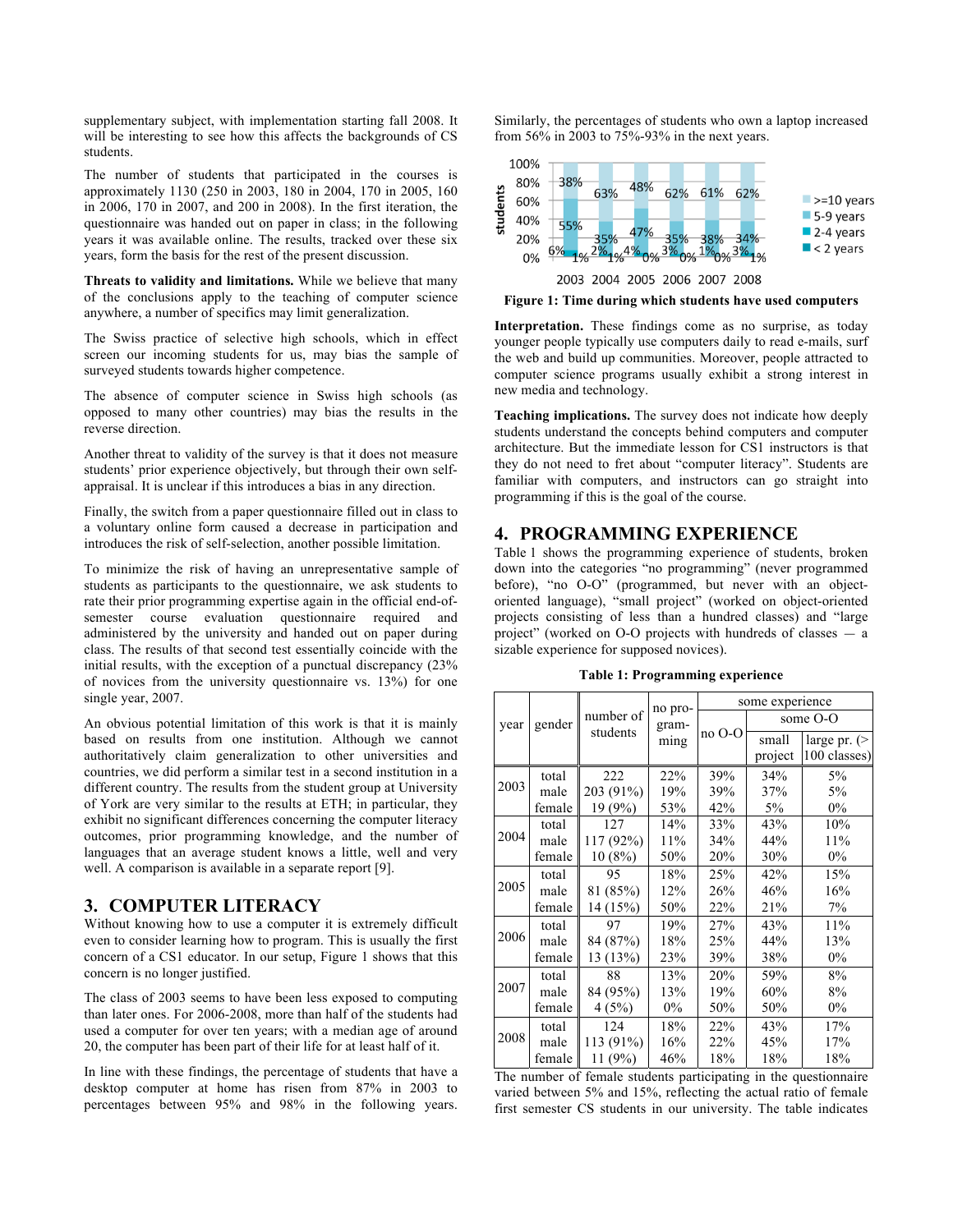that the figures do not differ markedly between the genders, except for the higher number of total beginners among females; this measure may not, however, have any profound significance given the small size of the sample.

Figure 2 visualizes the results of Table 1 for students of both genders. It indicates that an increasing subset of the students start with experience in O-O programming, while the percentage of those with non-OO language experience has dropped.



There is no immediately identifiable change trend over the years in the number of novices, which hovers around one-sixth to onefifth of each class.

Another item on the questionnaires asked students where they have learnt to program. On average over the six years, 55% of all students stated that they learnt programming by themselves; 18% are novices; only 17% took a programming course at high school and the remaining 10% learnt it at university, at work or on another occasion (such as courses at an evening school).

**Interpretation.** A possible reason for the lower exposure to computing of the class surveyed in 2003, could be that this was still just "after the Internet bubble burst", after which more students have been attracted to computer science by genuine interest. Observations that would seem to support such a hypothesis include: the highest percentage of novice programmers (22% including both genders) for the year of 2003; the aboveaverage numbers of CS enrollments in that year (although an alternative explanation for that particular phenomenon could be a change that occurred in the Swiss high school system); and our own informal observation that students in subsequent years seemed more genuinely interested in CS.

The increase in object-oriented language experience is probably due to the increasing spread of O-O languages such as Java (see also Section 5).

**Teaching implications.** The evidence on prior O-O language use has a consequence for teachers: while those of professor age may have first encountered object technology as a leading-edge development, possibly even still with a slightly sulfurous flavor, such qualms are irrelevant today. For students who have already programmed, O-O is given and needs no particular apology or justification.

Tempering this lesson coming from the questionnaire data is a more subjective observation from our informal interactions with students: many do not fully grasp the more sophisticated properties of object technology, such as polymorphism, dynamic binding and other architectural techniques. They realize this lack of solid theoretical understanding and are eager to correct it by attending the course. It seems more useful to explain these concepts in depth than to take pains to justify the use of objects.

Another important conclusion arises from studying the other end of the data: the persistence of the "no prior programming" 15%-

20% minority. It raises significant challenges for teachers, especially when assessed against the only slightly lower percentage of those who have programmed fairly large objectoriented systems. It is hard to think of another academic field, which, at the start of studies, faces such heterogeneity. The variety of prior programming expertise is, in our experience, one of the largest obstacles facing introductory programming teaching today.

## **5. PROGRAMMING LANGUAGES**

As part of the questionnaire, students were asked to rate 15 programming languages (ranging from Java, PHP and C++ to Fortran, Eiffel and Python; for a full list see Figure 4) whether they know it *not at all*, *a little*, *well* or *very well*. The answers to these questions (Table 2) reveal that an average student knows in his or her self-evaluation — two to three of the languages a little and at least one of the languages well.

**Table 2: Average (and median) number of languages known** 

|                                                                                              |  |  | 2003   2004   2005   2006   2007   2008                                               |  |
|----------------------------------------------------------------------------------------------|--|--|---------------------------------------------------------------------------------------|--|
| a little 1.8 (2) $3.2$ (2) $3.2$ (3) $2.8$ (3) $2.6$ (2) $2.4$ (2)                           |  |  |                                                                                       |  |
| well                                                                                         |  |  | $\vert 1.0(0) \vert 1.1(0) \vert 1.4(1) \vert 1.2(1) \vert 1.3(1) \vert 1.2(1) \vert$ |  |
| very well 0.2 (0) $\mid$ 0.6 (0) $\mid$ 0.6 (0) $\mid$ 0.7 (0) $\mid$ 0.6 (0) $\mid$ 0.5 (0) |  |  |                                                                                       |  |

Considering the number of programming languages students know *well* or *very well*, Figure 3 confirms that almost half of the current students have sound proficiency in two or more languages and that at least one third of all students have not really mastered any of the languages (these numbers include the students that stated being novice programmers).



**Figure 3: Number of languages known well or very well**

Questionnaire items on the level of familiarity of the 15 programming languages help answer additional questions: (1) What are the most known languages among them? (2) Are there languages with growing or dropping popularity with this particular population?

Figure 4 shows the 15 programming languages and the percentages of students with the four levels of familiarity (knowing the language in question *not at all*, *a little*, *well* and *very well*). Some of the languages, marked \*, were only included in the survey after the first iterations. The analysis takes into consideration the answers from all students (including programming novices) and does not distinguish between years.

The web scripting language PHP is the most popular, having both the highest number of students who state they know it *very well* and the fewest students who don't know it at all. Other popular languages are C/C++, Java/JavaScript, and Basic/VisualBasic. The top three languages (i.e. the languages where the least students state that they don't know it at all), discriminated by year, include most of the languages rated as most known totaled over the years (see Table 3).  $C++$  is an evergreen - it appears almost every year in the list of the three top languages. Since 2005, Java,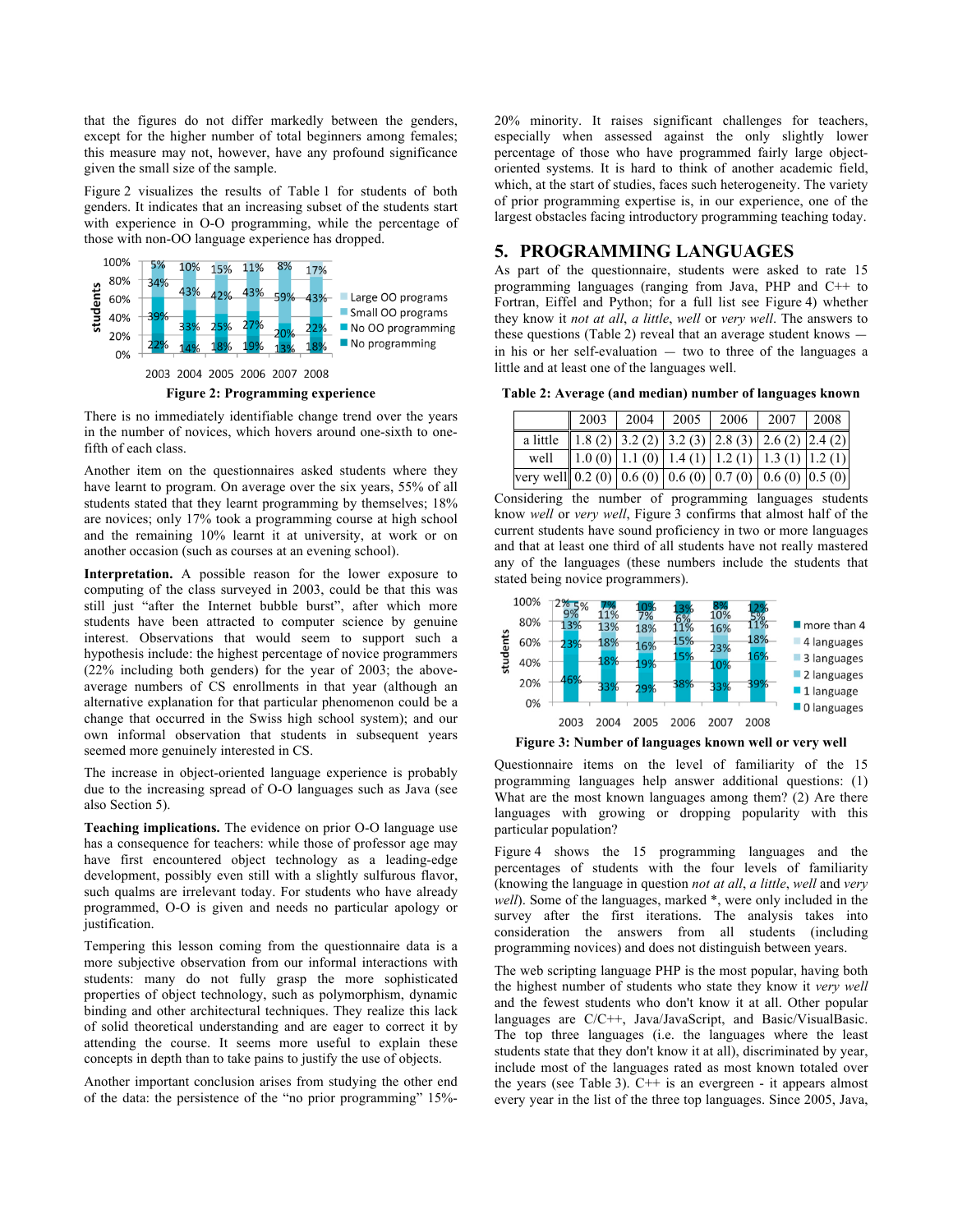

JavaScript and PHP also strengthened their position and for the last two years around 50% of all students have worked with PHP, JavaScript and/or Java before starting to study CS.

**Table 3: Programming languages rankings (JS: JavaScript)** 

| ranking $2003$ |        | 2004         | 2005       | 2006       | 2007       | 2008       |
|----------------|--------|--------------|------------|------------|------------|------------|
| 1 St           |        | Basic Eiffel | $C++$      | <b>PHP</b> | <b>PHP</b> | <b>PHP</b> |
| $\gamma$ nd    | Pascal | $C++$        | Java       | JS         | Java       | $C++$      |
| $\gamma$ rd    |        | JS           | <b>PHP</b> | Java       | $JS/C++$   |            |

These languages also belong to the list of programming languages with increasing popularity amongst the students. Figure 5 shows the most popular programming languages that have a rising tendency in the percentage of students that state to know it *a little*, *well*, or *very well*, i.e. the percentage of students that do not know the programming language at all has decreased since 2003. The programming languages Basic, Pascal and VisualBasic exhibit a decreasing trend in students' level of familiarity.



**Figure 5: Evolution of popularity of programming languages** 

**Interpretation.** The popularity of languages such as JavaScript and PHP most likely reflects that many students' prior experience has been with web applications.

Note that our results are limited to the 15 languages itemized in the questionnaire: a student may know additional languages.

**Teaching implications.** These results show that when teaching introductory programming we need to take into account that the number of students who need to learn programming almost from scratch is higher than the 10% to 20% who are total beginners.

In particular it may well be that students whose programming has mostly been with Web applications in PHP or JavaScript are adept at writing user interface operations but only have superficial experience with loops, recursion, data structures and other standard computer science techniques. While our questionnaire does not test this conjecture, it is definitely supported by informal observations. If correct, we should not consider that proficiency at GUI and Web programming implies proficiency at concepts and skills of professional software development, meaning that we need to take extra care with the teaching of fundamental topics.

# **6. SUMMARY AND EFFECT ON TEACHING**

The most prominent outcome of the questionnaire is a confirmation that the introductory programming course at our institution has been and - given the mostly stable situation – will be faced with a very diverse student body.

At one end, a considerable fraction of students have no prior programming experience at all (between 13% and 22%) or only moderate knowledge of some of the cited languages (around 30%). At the present stage the evidence does not suggest a decrease in either of these phenomena.

At the other end, the course faces a large portion of students with expertise in multiple programming languages (around 30% know more than three languages in depth). In fact, many have worked in a job where programming was a substantial part (24% in 2003, 30% in 2004, 26% in 2005, 35% in 2006, 31% in 2007 and 2008).

An increasing percentage of students who have programming experience used an object-oriented language; correspondingly, fewer students take the course without prior O-O exposure.

If we try to picture the "average" student taking Introduction to Programming at ETH, he knows one programming language in depth and another two to three languages slightly. His favorite programming languages are Java, JavaScript, PHP, and C++. He has learnt his first programming language in self-study.

The rest of this section presents measures proposed to adapt to such students.

**Adapting the course material.** As a first and simple option, if we want students with prior knowledge to understand courses better, we must connect to that knowledge. This can help adapt the course to students' needs; when introducing a concept, for example, instructors can provide references to its counterpart in the most known programming languages. They may consider going further and organizing special exercise groups for students with in-depth experience with a specific programming language.

**Adapting the teaching methodology.** Because the majority of CS1 students already know a programming language, it seems more natural to offer access to the whole libraries and to a complex development environment, thus letting the more curious students explore a richer environment. This is the technique used in the Inverted Curriculum approach [8]. While more novice students content themselves with the library's APIs, their advanced colleagues may explore the library's internals, discover